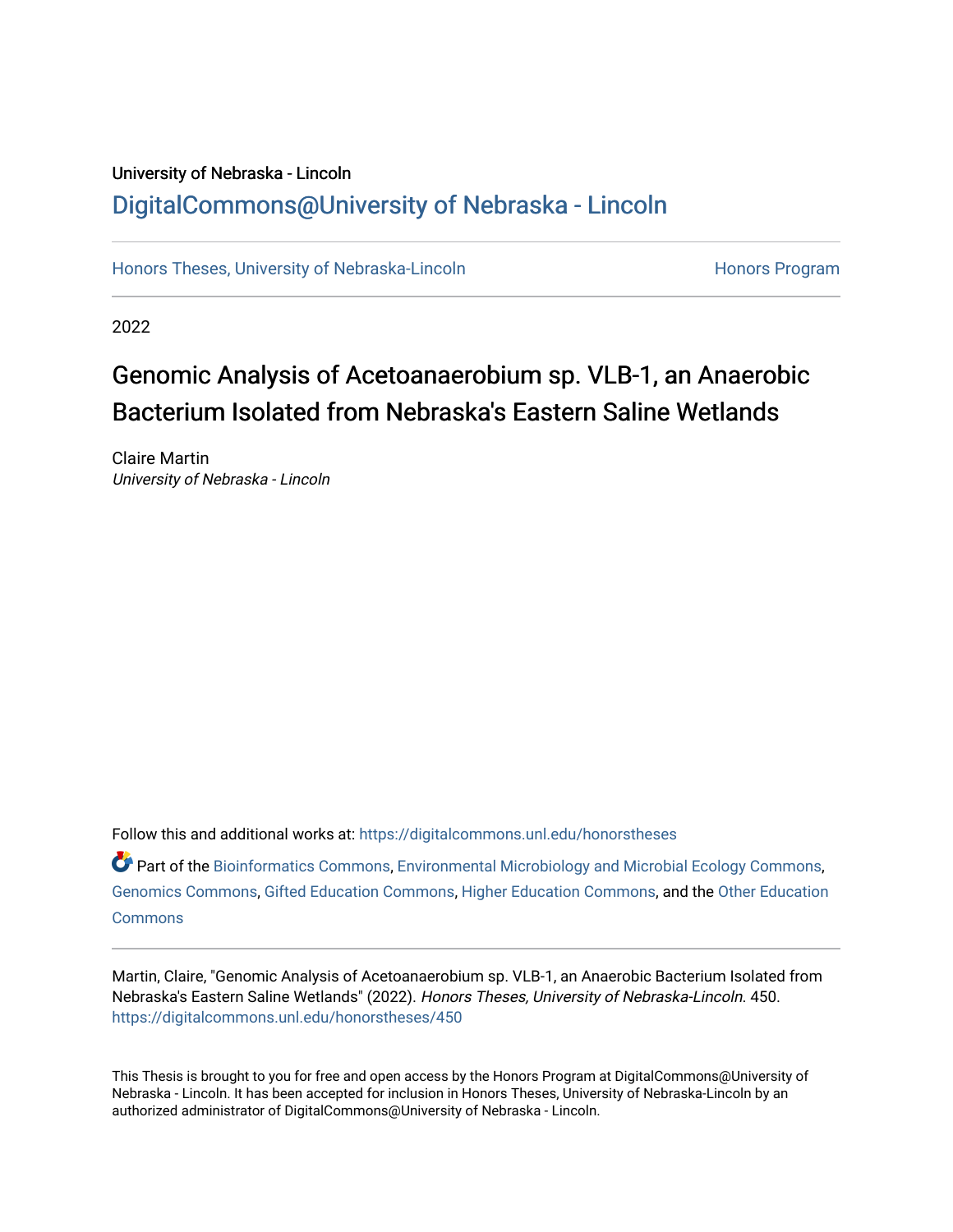## **Genomic analysis of** *Acetoanaerobium* **sp. VLB-1, an anaerobic bacterium isolated from Nebraska's Eastern Saline Wetlands**

An Undergraduate Honors Thesis

Submitted in Partial Fulfillment of

University Honors Program Requirements

University of Nebraska-Lincoln

By

Claire M. Martin

Microbiology

College of Arts and Sciences

March 14, 2022

Faculty Mentors:

Karrie Weber, PhD, Biological Sciences and Earth & Atmospheric Sciences Greg Somerville, PhD, School of Veterinary Medicine and Biomedical Sciences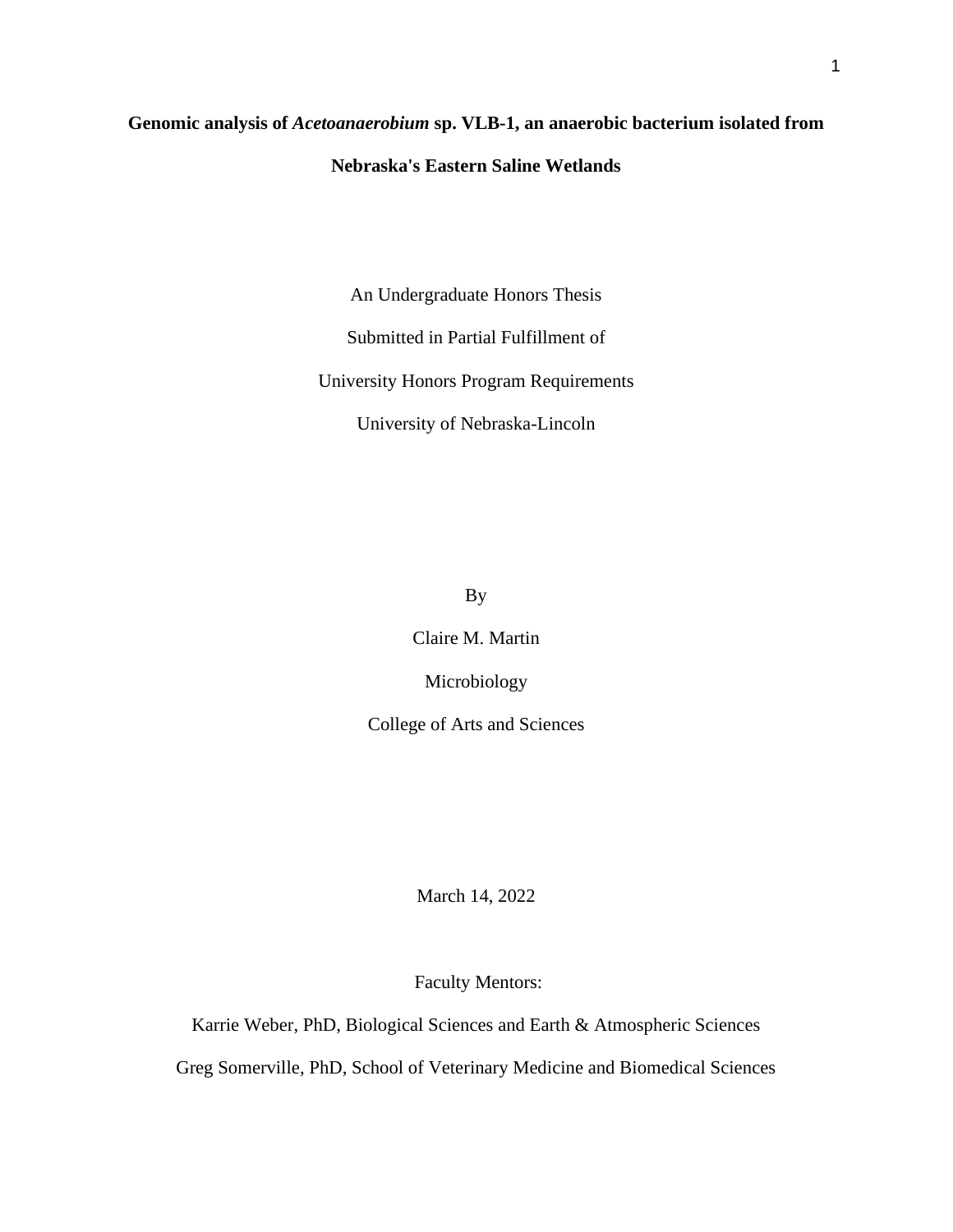

Figure 1: *Acetoanaerobium* sp. VLB-1 under scanning electron microscopy

#### **Abstract**

Genomic and physiological characteristics of an anaerobic, environmental bacterial isolate, *Acetoanaerobium* sp. strain VLB-1, were determined from the assembled annotated 2.57 megabase-pair draft genome. Strain VLB-1 was isolated from an anaerobic, alkaline, saline methanogenic enrichment initiated from soils collected from the Eastern Saline Wetlands in Lincoln, NE. With this isolate, an investigation into elemental and amino acid cycling via the Stickland reaction and the Wood-Ljungdahl pathway was conducted to determine possible metabolic products. The Stickland reaction is a relatively newly discovered pathway, observed in the genus *Clostridium*. *A. sticklandii* is the main model for this method of anaerobic amino acid fermentation and the new way to generate energy. The genome of our isolate was sequenced, using long read sequencing techniques from Novogene with a goal to close the genome for a complete reading. The genome had a close relation to *Acetoanaerobium sticklandii* strain DSM 519 and *Acetoanaerobium noterae* strain NOT-3, each with a similarity of 98.48%. With the analysis of the genome performed, the organism appears to use the Stickland reaction to oxidize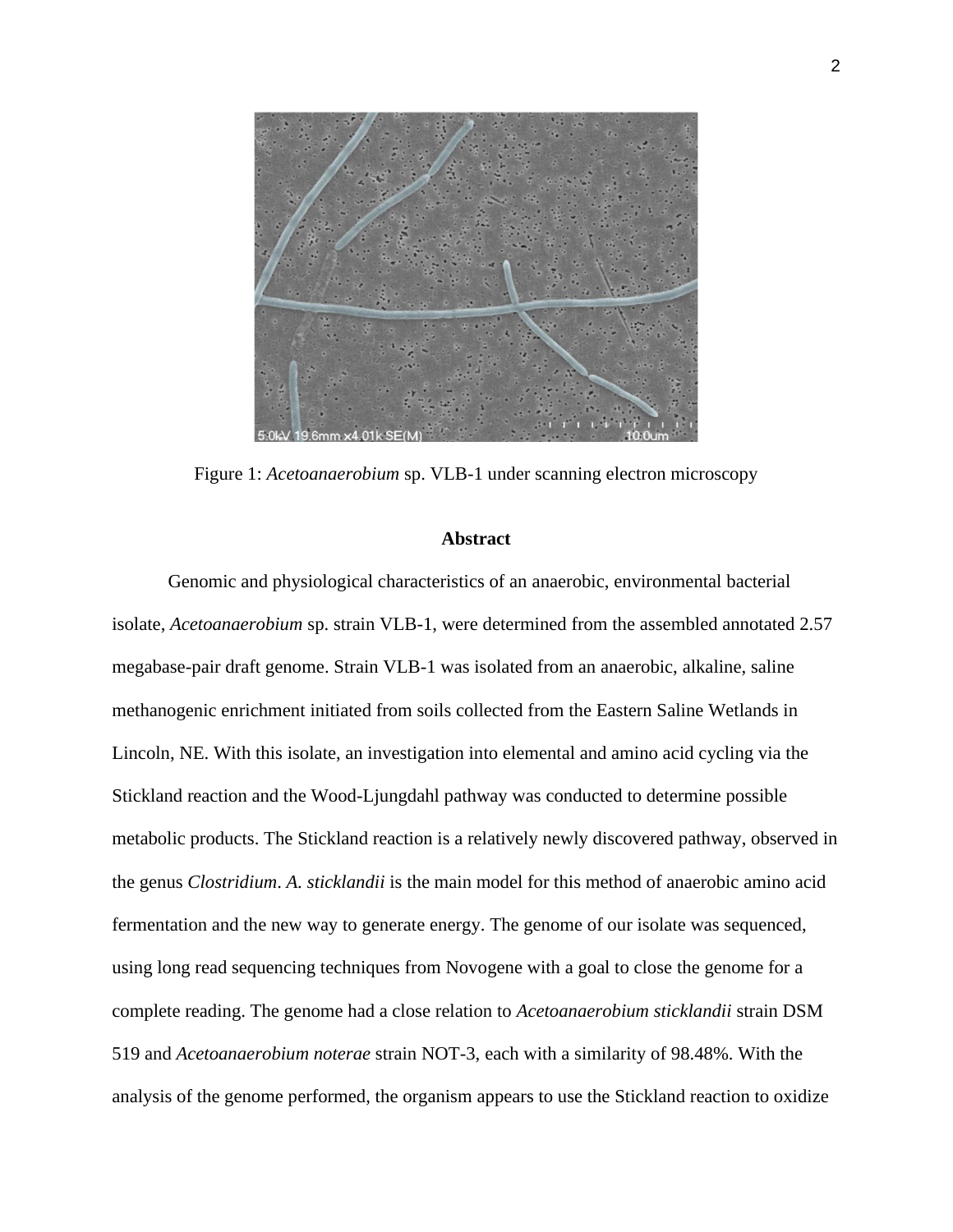amino acids and the Wood-Ljungdahl pathway to fix carbon, which is characteristic of many *Acetoanaerobium* and *Clostridium* species.

#### **Methods**

*Acetoanaerobium* sp. strain VLB-1 was isolated from an enrichment initiated with soil from the Eastern Saline Wetlands in Lincoln, NE. The enrichment was done on minimal, semifreshwater saline wetland culture medium (argon headspace with  $H_2$  added via syringe, pH 8.3) with calcium carbonate as a sole source of carbon. To further enrich for the *Acetoanaerobium* species, an aliquot of enrichment culture was transferred into anaerobic (100% argon) DSMZ Medium 38 (without sulfide, pH 7.5), which enables Stickland fermentation, a metabolism specific to the *Acetoanaerobium* spp. vs. other organisms found in the carbonate enrichment. After enrichment of the Acetoanaerobium sp. on DSMZ Medium 38, a serial dilution was performed and the organism was cultured via the agar deep method. Five colonies were isolated from the agar, of which VLB-1 was one.

DNA was extracted from culture VLB-1 by harvesting cell mass mid log-phase and extracting nucleic acid using the Griffith's method (Griffiths *et al*. 2000). After fluorometric DNA quantification with a Qubit fluorometer, the DNA sample was sent for Illumina sequencing with Novogene. The raw sequence data was assembled with MEGAHIT, binned with CONCOCT, MetaBat, and MaxBin 2, and binning results were joined with DAS Tool. The resulting genome was estimated to be 98.46% complete with nine contigs and a size of 2,574,940 base pairs with only 1.40% contamination.

The Ribosomal Database Project (RDP) Classifier was used to verify the taxonomy of *Acetoanaerobium* sp. VLB-1 based on the 16S rRNA sequence. With a confidence threshold of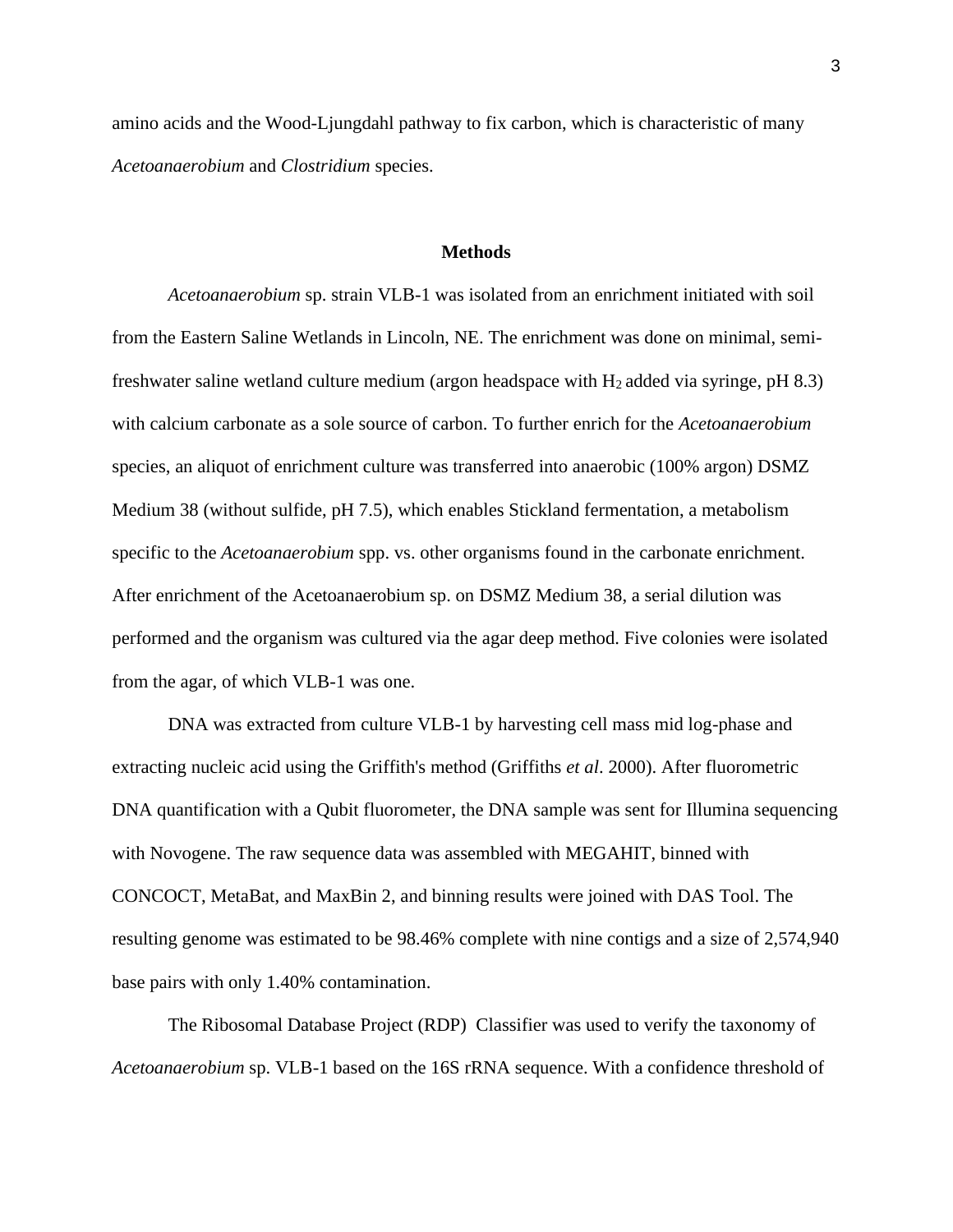80%, VLB-1 is classified in the phylum Firmicutes, class Clostridia, order Clostridiales, family Peptostreptococcaceae, and genus *Acetoanaerobium* by 100%. Through using the Type (Strain) Genome Server which calculates the average nucleotide identity of the genome against other Acetoanaerobium species, sp. VLB-1 was identified as *Acetoanaerobium noterae* with a 97.65% percent similarity, followed by A. sticklandii with a 96.14% similarity.

Molecular Evolutionary Genetics Analysis (MEGAX) was used to construct a multiple sequence alignment of organisms with genetic similarity to strain VLB-1 (Kumar *et al*. 2018). The alignment was then used to generate into a phylogenetic tree to visualize taxonomic and ancestral relationships.

BlastKOALA (Kyoto Encyclopedia of Genes and Genomes) was then used to classify and analyze the individual genes present in metabolic pathways of interest, while also providing a list of functional genes (Kanehisa *et al*. 2016). The 1484 entries of the genome were annotated to 60.3%.

#### **Background**

The Nebraska Saline Wetlands are a result of the floodplains of Salt Creek, Little Salt Creek, and Rock Creek (Nebraska Outdoor Legacy Project 2015). The salinity is created by underground salts from prehistoric oceans brought to the surface through groundwater flow (Nebraska Outdoor Legacy Project 2015). Vegetation consists of salt tolerant plants and salt tolerant microbiota. All this flora and fauna is unique to the only saline wetlands in Nebraska, however, over 90% of the original landscape has been lost (Nebraska Outdoor Legacy Project 2015). Unfortunately, these wetlands are host to some of the only known populations of organisms such as the Salt Creek Tiger Beetle and the only place in Nebraska that contains the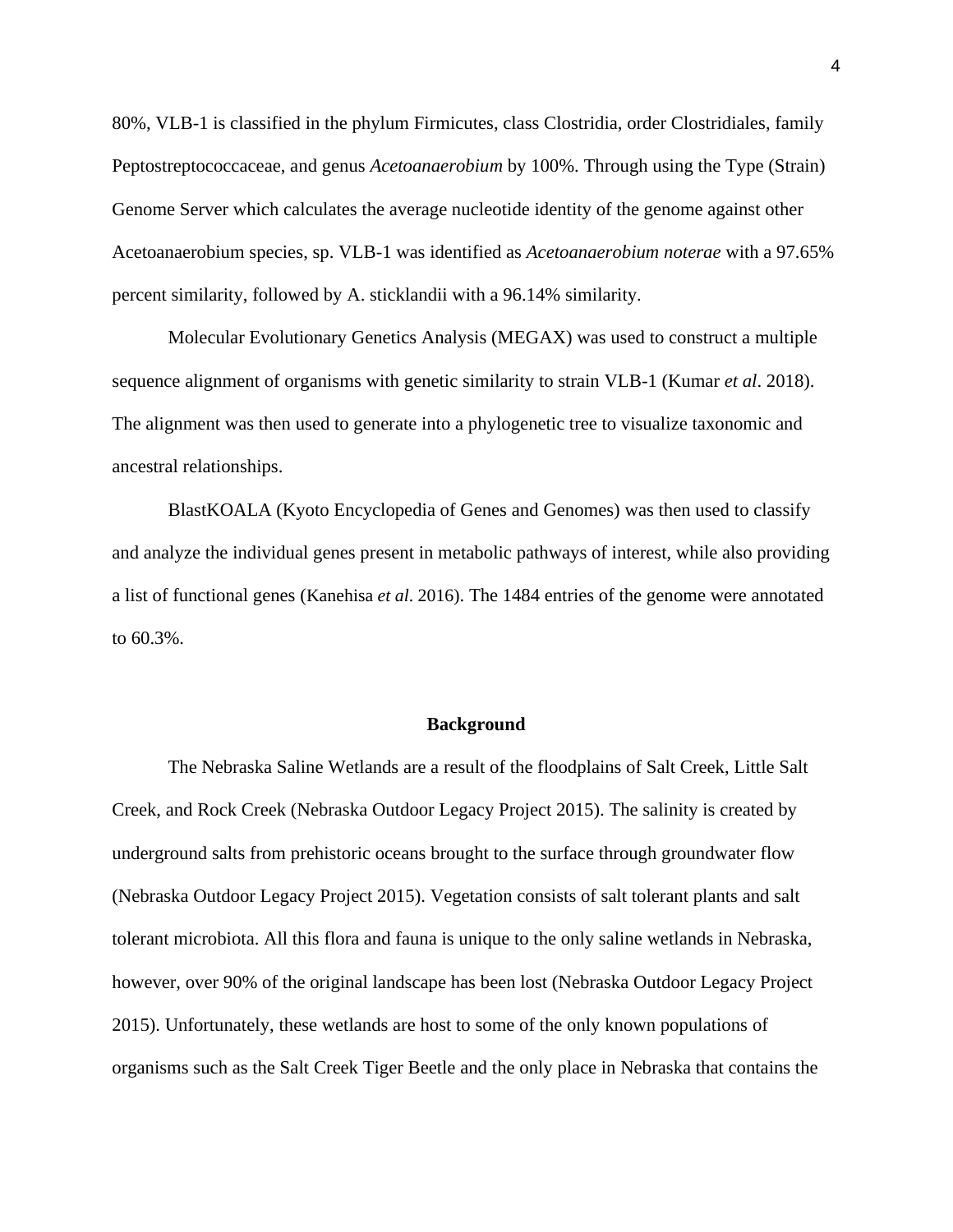Saltwort (Athen *et al.* 2021). There are continued factors contributing to the diminishment of the wetlands such as livestock grazing practices, rural and urban development, the decline in groundwater levels, agricultural runoff, and invasive plant and insect species (Nebraska Outdoor Legacy Project 2015). With this change comes the possible loss of a unique microbiome that, from analysis and comparison to coastal salt marshes, have been prevalent for billions of years (Athen *et al.* 2021).

Metagenomic sequencing of the wetland's microbiome has shown that it is unexpectedly different from coastal salt marshes and contains bacteria that are found in cold, alkaline, saline environments, although only a little is known about the potential microbial diversity that this environment provides (Athen *et al.* 2021). One of the most prevalent species in this unique environment is a bacterium that had only previously been isolated from an Eastern Siberian lake (Athen *et al.* 2021). These organisms are responsible for biogeochemical cycling of sulfur, nitrogen, and carbon (Athen *et al.* 2021). Further analysis of the diverse metabolisms present can predict the possible effect that these organisms have on their environment and reveal possible outcomes for conservation efforts (Athen *et al.* 2021). The survival of the plant and animal species is reliant on a balanced microbial community to keep the ideal salinity, pH, and acetate and methane levels.

*Acetoanaerobium*, formerly identified as a *Clostridium* genus, are gram positive, anaerobic bacteria. A unique physiology of this organism is acetogenesis. Acetogenesis is defined as the synthesis of acetate, paired with the reduction of carbon dioxide and organic acids (Ragsdale 2008). Acetogenic species belong to two groups: hydrogen-producing species and obligate proton-reduction species. Among both the non-obligate and obligate proton-reduction species are *Acetoanaerobium* (Borja & Rincón 2016). The former prefers slightly acidic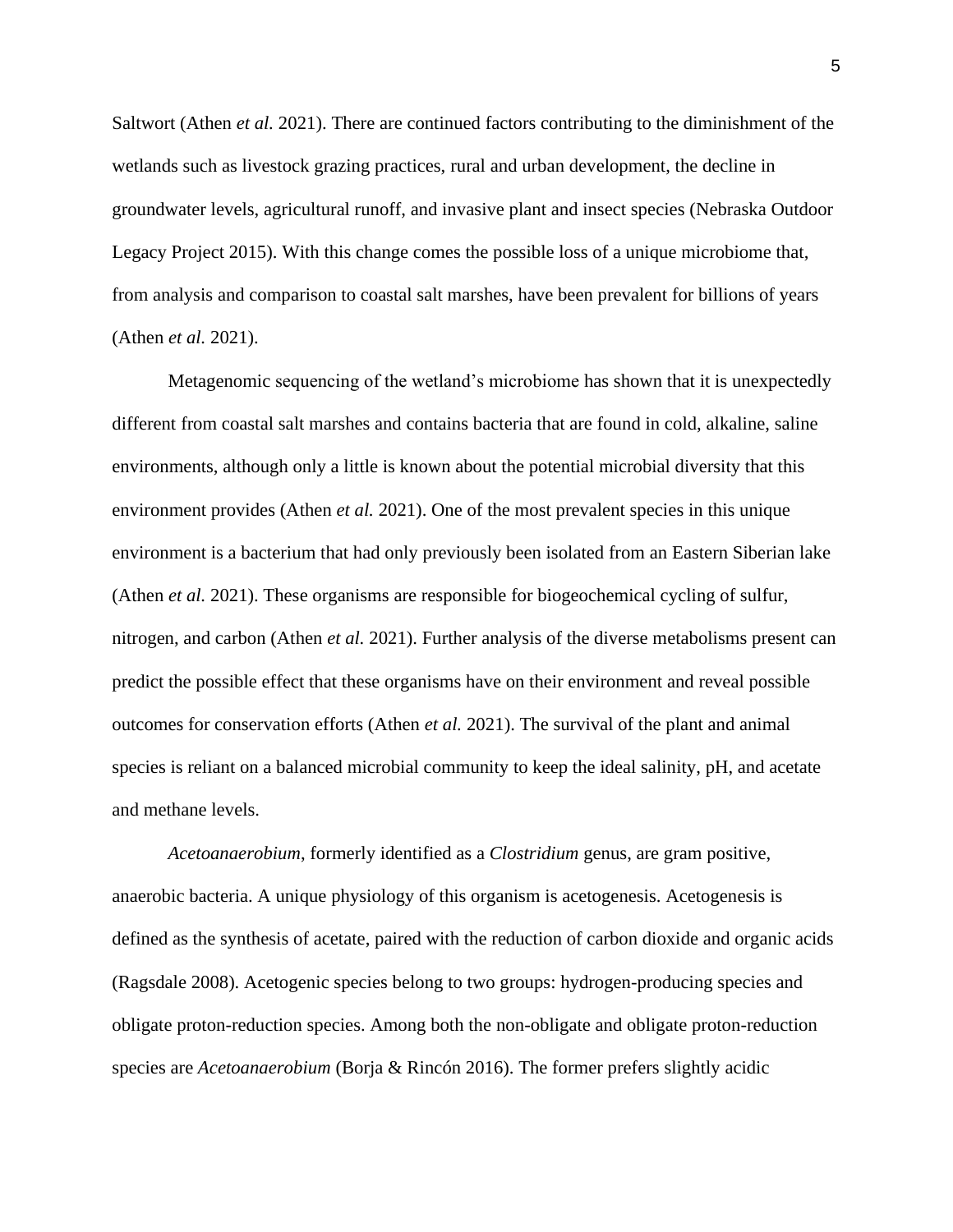conditions and to be paired with hydrogen sinks; the latter can only be cultured in an electron devoid environment (Borja & Rincón 2016). Their metabolism is directed to the production of acetate, resulting in the degradation of pyruvate, lactate, alcohols, and more (Fonknechten *et al.* 2010). In this sense, acetogens and methanogens make a perfect pair, a mutualistic culture. However, the homoacetogens also compete with methanogens for hydrogen, formate, and methanol (Fonknechten *et al.* 2010). The purpose of acetogenesis and the acetyl-CoA pathway is to use it as a way to reduce carbon dioxide to acetyl-CoA, use it as a terminal electron acceptor and therefore energy generation, or to use it for the cell's main source of carbon (Fonknechten *et al.* 2010).

Fermentation resulting from organic acids and alcohols are oxidized to acetate, and the electrons produced are transferred to hydrogen cations to produce H<sub>2</sub> or bicarbonate used in the synthesis of formate (Borja & Rincón 2016). Electrons are given to hydrogen or carbon dioxide; however, this transfer is energetically unfavorable (Borja & Rincón 2016). In fact, the organisms are limited in their energy production, so interspecies hydrogen transfer must be employed. A hydrogen sink, like a methanogen fixing hydrogen to produce methane, must be used in order to keep the level of these products low. Both methanogens and acetogens are reliant on each other to degrade fatty acids for growth, regulate growth rate, grow in thermodynamic equilibrium, and benefit from the resulting chemical energy.

Acetogens and methanogens in combination degrade organic material to  $CH<sub>4</sub>, CO<sub>2</sub>$  and H2S via their interactions in a similar environment (Dar et al. 2008). Due to fermentation, carbon dioxide is reduced to acetate (acetogens) or methane (methanogens), along with the resulting reduction of sulfur (Dar *et al.* 2008). Acetogenesis creates products that can be used as reactants for acetate-and propionate-oxidizing sulfate reducing bacteria or methanogens depending on the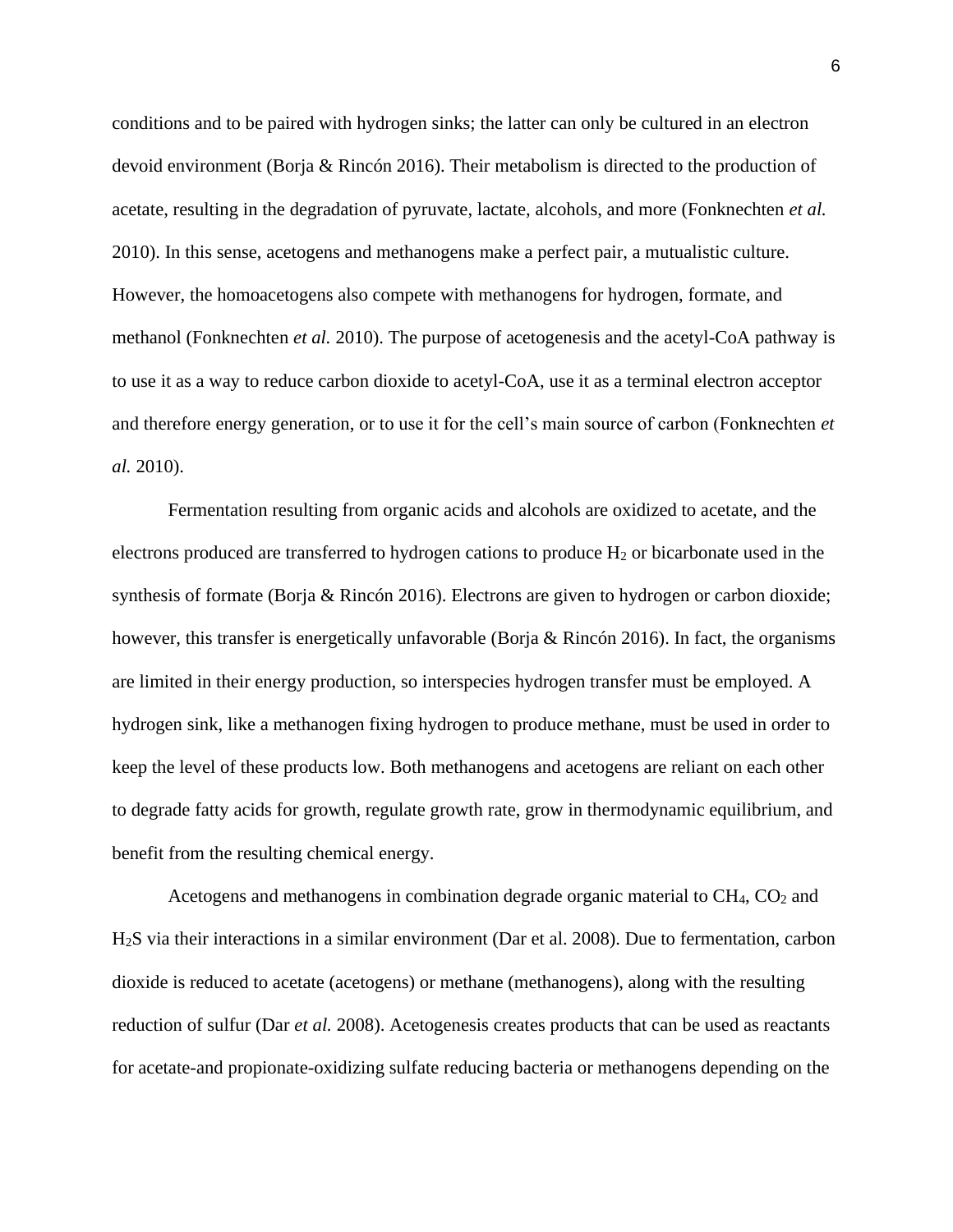presence of sulfur in the environment (Dar *et al.* 2008). Acetogens, methanogens, and sulfur reducing bacteria compete for H<sub>2</sub> in their respective fermentation (Dar *et al.* 2008). However, in an environment with a limited supply of hydrogen, methanogens and sulfur reducing bacteria are typically favored due to the thermodynamic favorability of these metabolic processes (Dar *et al.* 2008).

#### **Metabolic Network Reconstruction and Analysis**

The genome of strain VLB-1 is the most similar to *Acetoanaerobium sticklandii* strain DSM 519 and *Acetoanaerobium noterae* strain NOT-3, each with a similarity of 98.48% in their respective genomes.



Figure 2: MEGAX constructed phylogenetic tree based on 16 rRNA gene sequences using MUSCLE alignment of DNA including strain VLB-1 and closely related taxa in the Family Clostridiales.

(*Listeria monocytogenes* was used as an outgroup.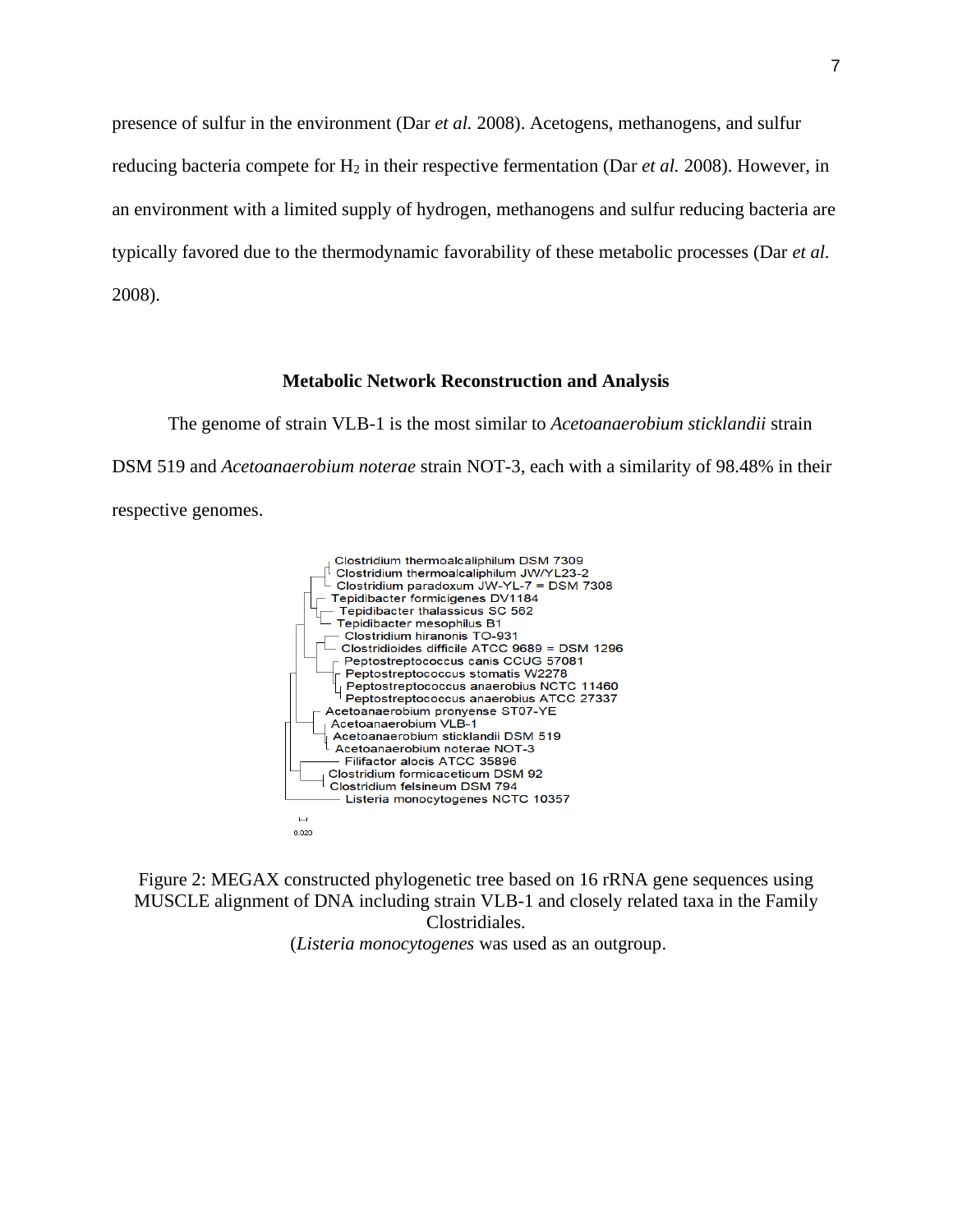

Figure 3: Proportion of genome annotated by BlastKOALA for VLB-1. The chart shows the

functional category and abundance of genes in the DNA.

#### **Stickland Reaction**

 $(A)$ 



(B)

 $(C)$ 



Figure 4: Stickland Reaction (de Vladar 2012). The reaction happens in a stepwise fashion, with the help of hydrogenases, reductases, and catabolism by kinases.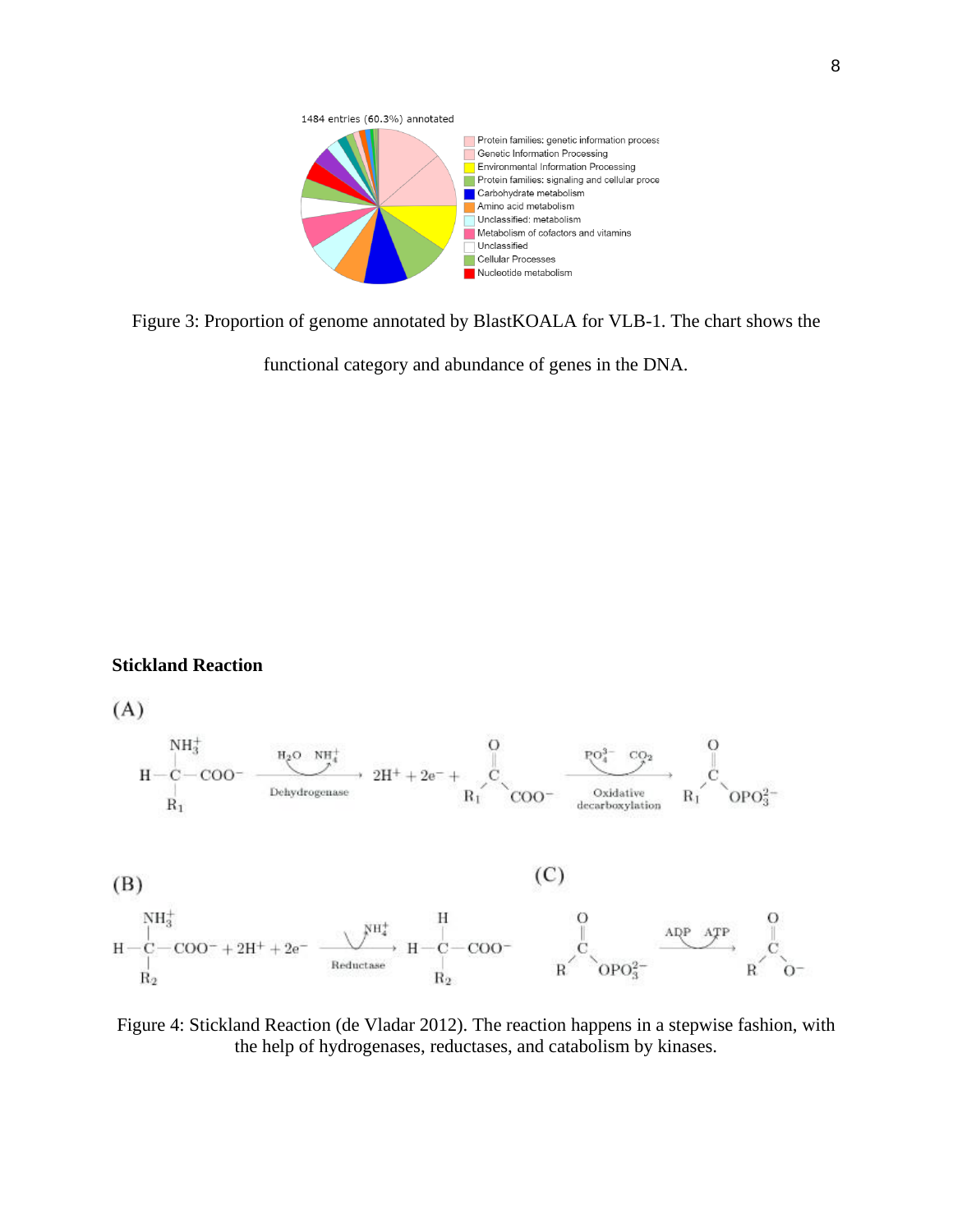One common feature among *Acetoanaerobium* and the genus *Clostridium* is their special role in amino acid degradation with the Stickland reaction which preferentially oxidizes an amino acid, while reducing its pair (Fonknechten *et al.* 2010). However, not much is known about the Stickland reaction or its attributes to growth or providing energy to organisms. Amino acids are used as the main carbon and thus energy sources (Fonknechten *et al.* 2010). As one amino acid is oxidized, its pair is subsequently reduced. In this process, ATP is formed by substrate-level phosphorylation (Fonknechten *et al.* 2010). *A. sticklandii*, which is closely related to strain VLB-1, uses the amino acids threonine, arginine, lysine, and serine (Fonknechten *et al.* 2010). Along with these, aromatic and branched amino acids can also be degraded, however, the pathways and processes are still unknown (Fonknechten *et al.* 2010). Strain VLB-1 does contain the enzymes to metabolize all of these, including aromatic and branched amino acids. The benefit of this pathway is the availability of these amino acids and their pairs when synthesized via abiotic amino acid pathways and in protein-rich environments or when protein synthesis is inhibited (Fonknechten *et al.* 2010). In analysis of the genome of *Acetoanaerobium* sp. VLB-1, it has the capability to degrade arginine via the arginine succinyltransferase pathway and threonine, serine, and cysteine via their respective biosynthesis pathways. Cysteine biosynthesis is crucial for sulfur fixation for the synthesis of many vitamins and cellular components.

The Shikimate pathway is used to degrade aromatic amino acids, starting with phosphoenolpyruvate and erythrose-4P to be degraded into chorismate through a multistep reaction involving the dephosphorylation and dehydration of the compounds with a transferase. With many steps later, the result is chorismate and orthophosphate to be used in acetogenesis or as a carbon source. Threonine biosynthesis is made by aspartate first by using aspartate kinase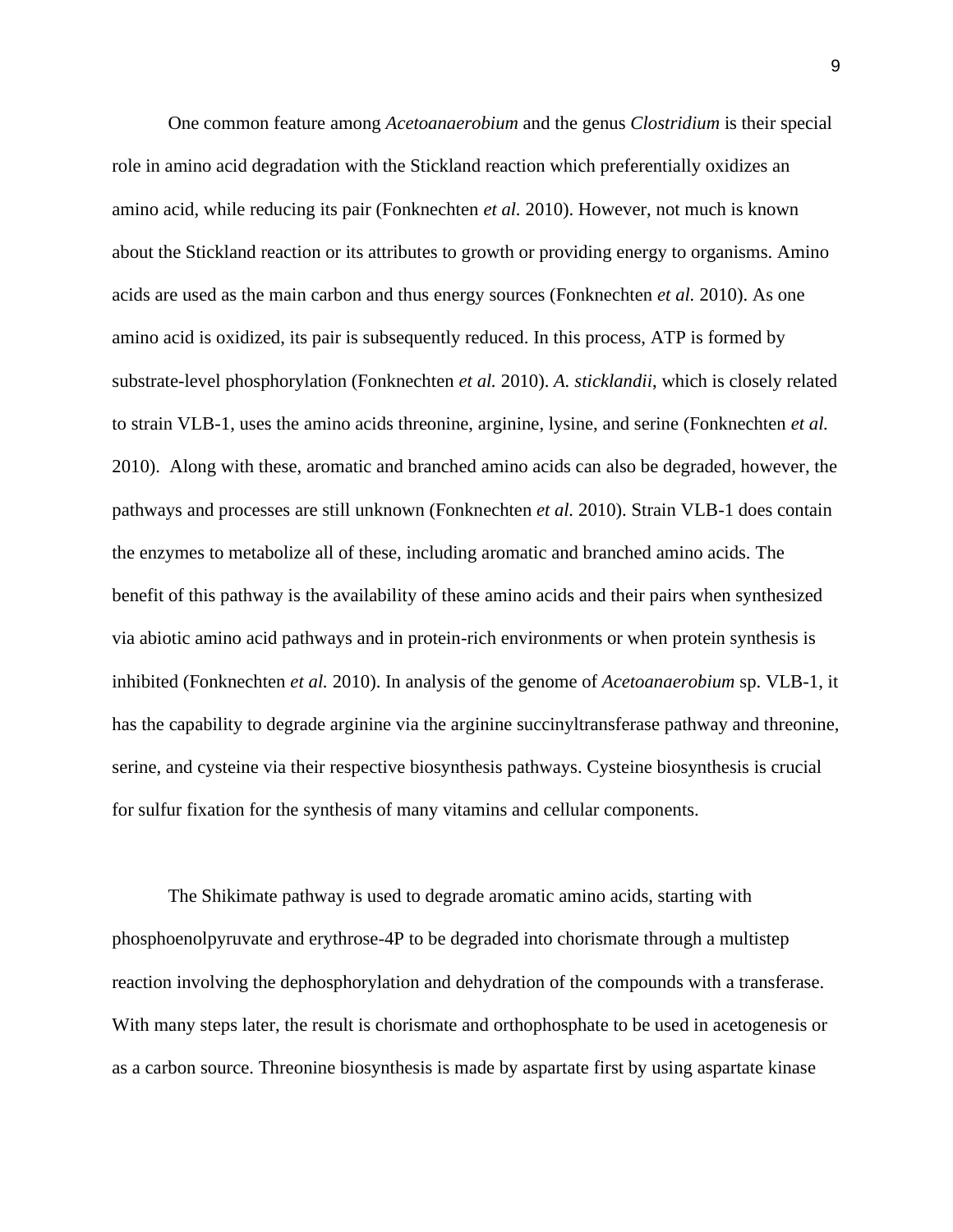and aspartate-semialdehyde dehydrogenase for the conversion to homoserine. From there, homoserine is converted to threonine using the enzymes homoserine dehydrogenase, homoserine kinase, and threonine synthase. VLB-1 is able to synthesize leucine through leucine biosynthesis. In the steps preceding biosynthesis, 2-oxoisovalerate is converted to 2- oxoisocaproate through 2-isopropylmalate synthase, 3-isopropylmalate/(R)-2-methylmalate dehydratase large subunit and the small subunit in conjunction, and 3-isopropylmalate dehydrogenase.

Arginine is a source of carbon, energy, nitrogen, and a precedent to polyamine synthesis. It produces ammonia without moving nitrogen. Arginine is synthesized in two main steps: ornithine biosynthesis and arginine biosynthesis. In ornithine biosynthesis, glutamate is converted using a series of glutamate acetyltransferases and kinases to become L-ornithine. In the second step, ornithine is converted to arginine through the enzyme ornithine carbamoyltransferase catalyzing the reaction between carbamoyl phosphate and L-ornithine. The product, L-citrulline then reacts with L-aspartate with an input of energy and the enzyme argininosuccinate synthase, to result in the product of N-(L-arginino) succinate, which is then converted to arginine using argininosuccinate lyase.

There does appear to be multiple glycine reductase complex component B subunits, hinting at a possible way to reduce glycine, however, the pathway is unknown. In comparison, *A. sticklandii* has both the glycine synthase and reductase pathways and the Wood-Ljungdahl pathways, which is fairly uncommon.

#### **The Wood-Ljungdahl Pathway**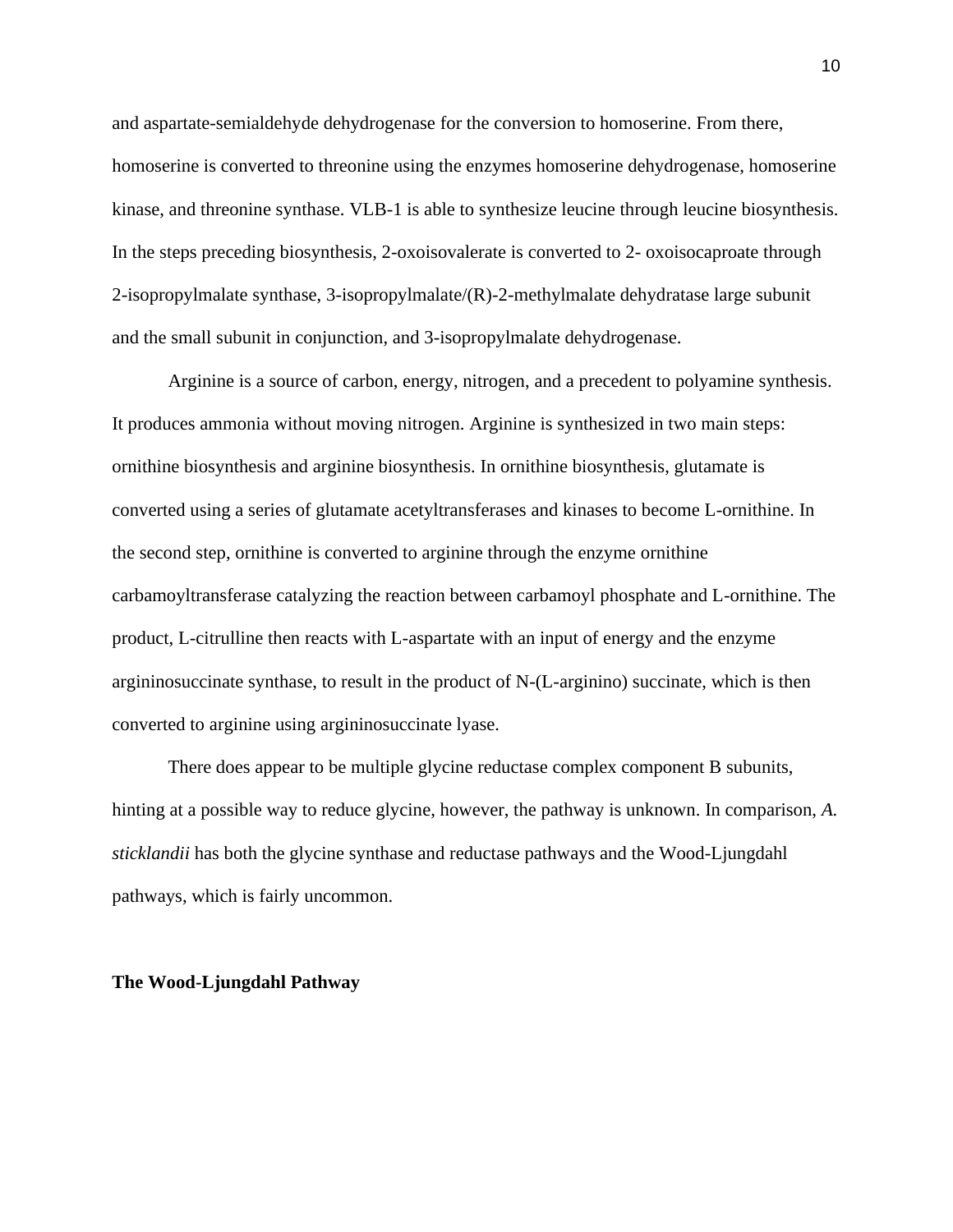

Figure 5: The Wood-Ljungdahl Pathway (Ragsdale & Pierce 2003). The Eastern and Western branches are shown. The Western branch is used by acetogens to create acetate and carbon.

The Wood-Ljungdahl pathway is also invaluable to many *Acetoanaerobium* spp. to produce acetic acid via acetogenesis. In this pathway, energy is conserved by converting carbon dioxide and carbon monoxide into acetyl-CoA which is then used for mass energy production in the citric acid cycle (Ragsdale 2008). All in all, they create around  $10^{13}$  kg of acetic acid per year, far greater than the world's commercial production (Ragsdale 2008). Acetogens, with methanogens and sulfate reducers commonly use the Western branch of the pathway (Ragsdale 2008).

VLB-1 contains all genes for the metabolic conversion of pyruvate to CoA. Among the enzymes used, pyruvate ferredoxin reductase catalyzes the oxidative decarboxylation of pyruvate (Ragsdale 2008). The carbon dioxide electrons are then converted to carbon monoxide by carbon monoxide dehydrogenase (Ragsdale 2008). Carbon monoxide dehydrogenase commonly pairs with acetyl CoA synthase, in which the electrons released from carbon monoxide transfer to a mediator, which then pair to reduce nicotinamide adenine dinucleotide phosphate (NADPH) (Ragsdale 2008). .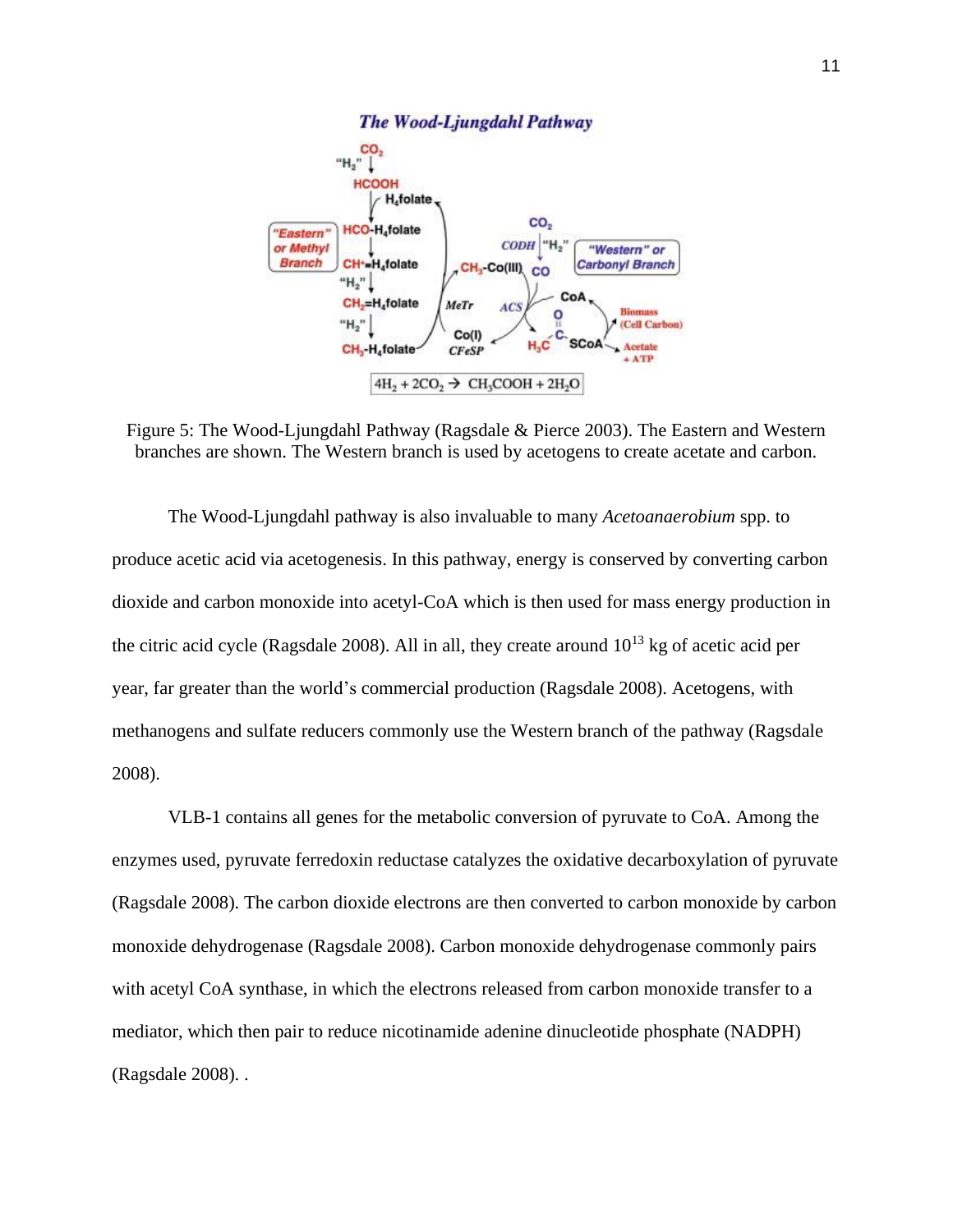Acetyl CoA then steps in to catalyze the condensation of carbon monoxide, CoA, and a methyl group of a methylate corrinoid iron-sulfur protein to create acetyl-CoA, which is then used a source of energy for the bacterium (Ragsdale 2008). However, one gene in this pathway is missing: K22015 or formate dehydrogenase, which is paired with iron hydrogenase HydA2 and the FeS- containing electron transfer protein. The supposed absence of this gene could be attributed to the less accurate nature of the draft genome. VLB-1 does contain the genes for the carbon monoxide dehydrogenase and acetyl CoA synthetase machinery: acsA/acsB, which are invaluable tools in this pathway. The unique trait of this pathway is the changed perception of the roles of metal ions in bacterial use (Ragsdale 2008). This study, chemical framework, and biophysical traits will likely also be applied to undiscovered metal enzyme systems. Strain VLB-1 could use the Wood-Ljungdahl pathway, for carbon fixation, concluding that this organism produces acetic acid as its main metabolic output, as do most acetogens

VLB-1 likely fixes most of its biosynthetic carbon via the phosphate acetyltransferaseacetate kinase pathway. The phosphate acetyltransferase-acetate kinase pathway is used to fix acetyl-CoA to acetate, the first step being acetyl-CoA and orthophosphate reacting due to the enzyme acetyl-CoA: phosphate acetyltransferase to create CoA and acetyl phosphate. The second step of this reaction involves the enzyme acetate kinase and input of energy to create acetate.

#### **Cysteine Biosynthesis**

VLB-1 also metabolizes sulfur via one pathway: cysteine biosynthesis. Sulfur incorporation is critical for the synthesis of methionine, vitamins, and iron-sulfur clusters (Wirtz & Hell 2003). Glycine, serine, and threonine, and methane are degraded to L-serine, which is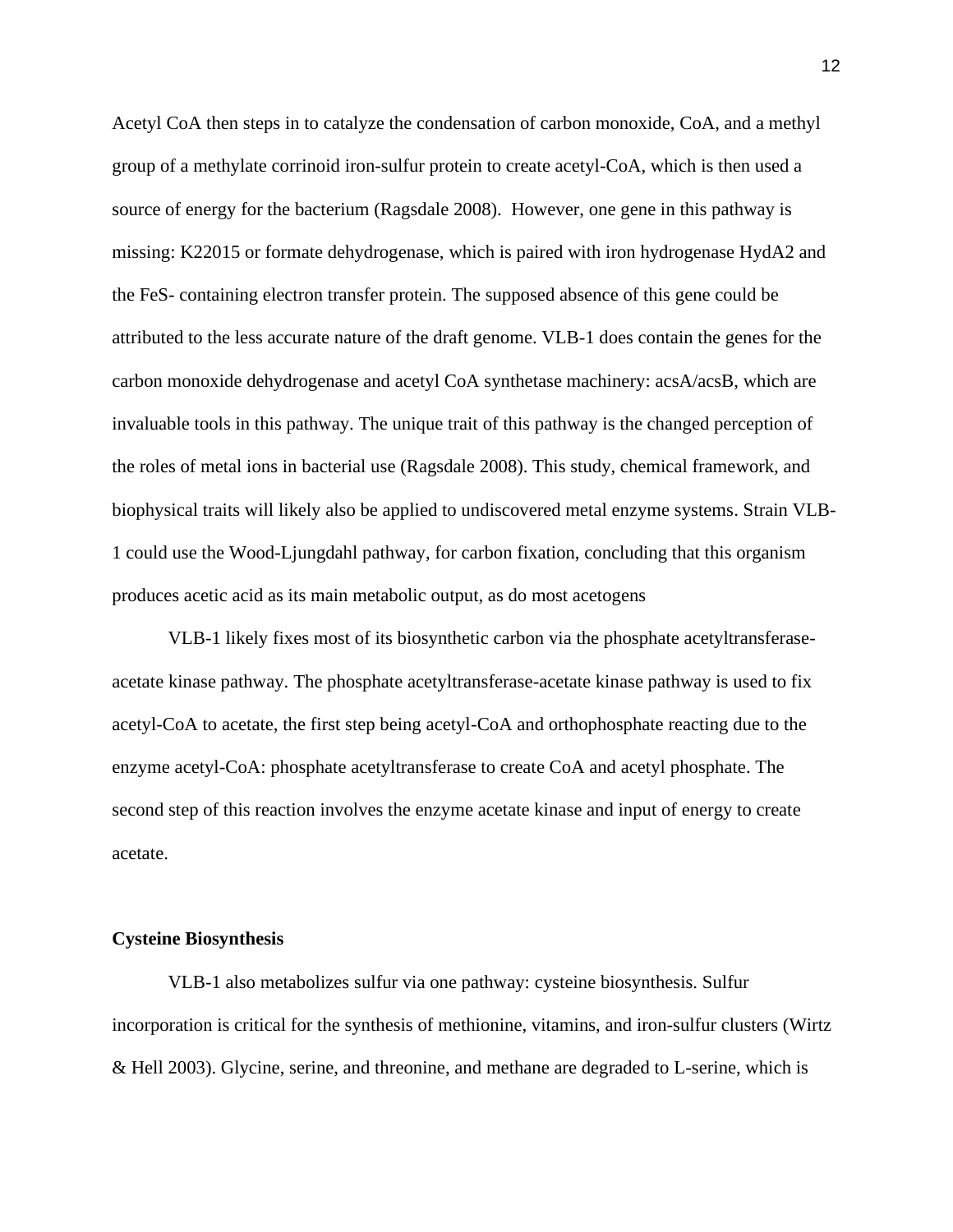then either degraded into sulfide or L-cysteine (Wirtz & Hell 2003). This is also representative of its ability to metabolize certain amino acids via the Stickland reaction. Cysteine desulfurase is the crucial enzyme that causes the conversion of L-cysteine to L-alanine and sulfane sulfur via a protein-bound intermediate on a cysteine residue (Wirtz & Hell 2003). Cysteine is the source of sulfur for many catalytic activities. The production of cysteine is one of the only ways for sulfur to be introduced into cell metabolism. Along with many other pathways discussed here, the incorporation of sulfur is not well known (Wirtz & Hell 2003). Cysteine biosynthesis starts with the formation of O-acetylserine, catalyzed by serine acetyltransferase, which is regulated by a negative feedback loop with cysteine, resulting in the controlled regulation of cysteine in biological production. A free sulfide is added by catalysis of O-acetylserine lyase to Oacetylserine to produce L-Cysteine and acetate. Production of cysteine is regulated by intrinsic means, such as the cys-regulon, in addition to the possible cytotoxicity induced by large amounts (Wirtz & Hell 2003).

#### **Conclusion**

*Acetoanaerobium sp.* strain VLB-1 metabolically resembles *A. sticklandii* and *A. notarae* closely with the metabolic potential for autotrophy or acetogenesis and amino acid fermentation via the Wood-Ljungdahl pathway and the Stickland reaction respectively. The Wood-Ljungdahl pathway is environmentally crucial in the balance between acetogenesis and methanogenesis, with methanogens acting as hydrogen sinks. Due to the unique environment this organism was found in, understanding elemental cycling and metabolism is crucial to understanding its role in the preservation in the Nebraska Saline Wetlands. The organism is known for its distinct pathways in amino acid degradation and acetogenesis. In the presence of methanogens,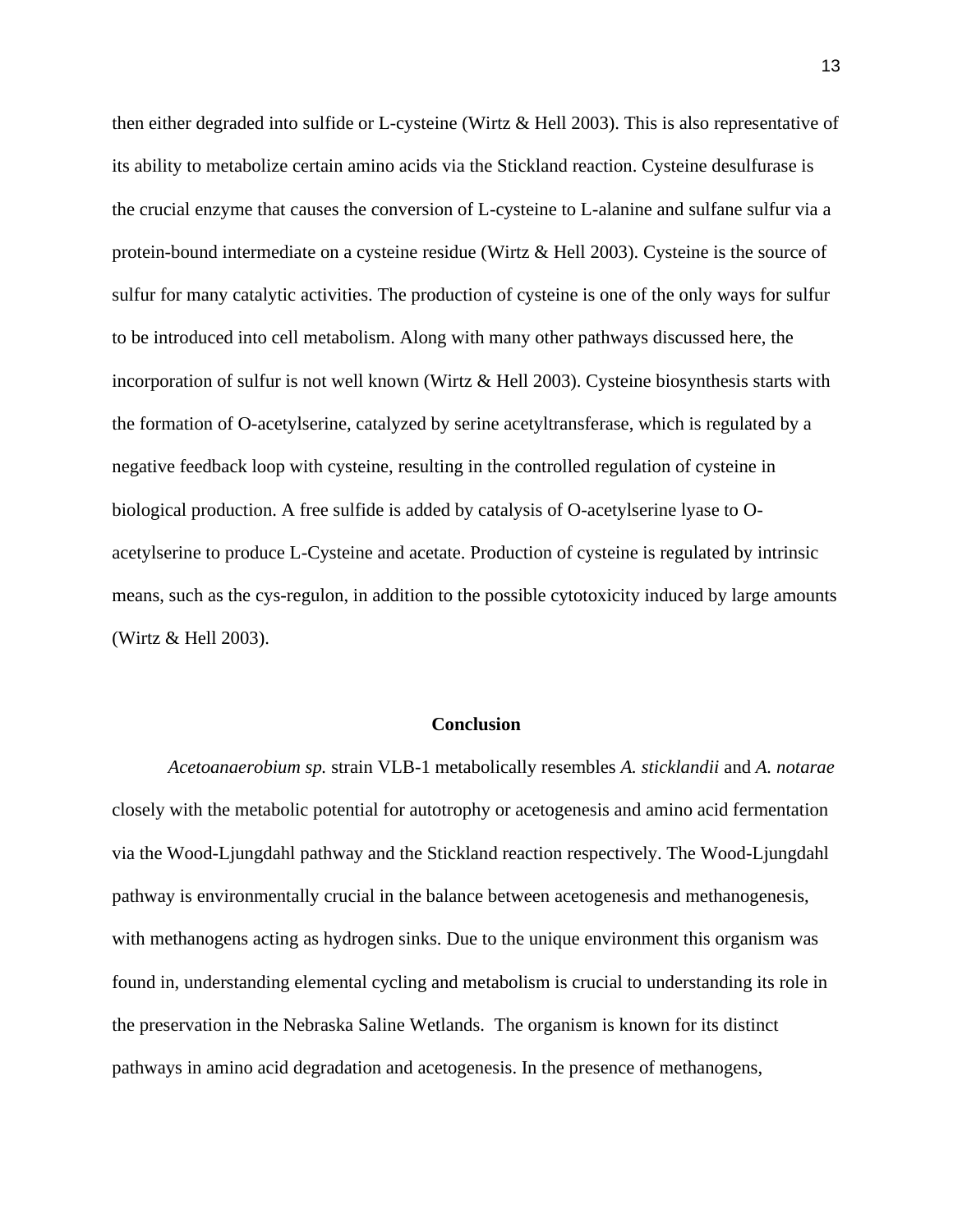acetogens create acetic acid while still keeping the alkaline environment of these wetlands intact. With an excess of acetogen metabolism comes the opportunity for microbial-induced corrosion of the environment. In the presence of methanogens, acetogenesis can be regulated and the alkaline environment is preserved (Palacios *et al.* 2021). Understanding the balance and the unique traits that these organisms have can help in understanding how to protect the valuable but sensitive ecosystem in the wetlands and prevent its further destruction by agricultural and livestock practices, as well as the further urban development around the Salt Creek area in Lincoln. In keeping with environmental practices, the biotechnological poterntial of these organisms could be used to generate acetic acid and possibly diminish methane production affecting climate change and microbial-induced corrosion.

 $\setminus$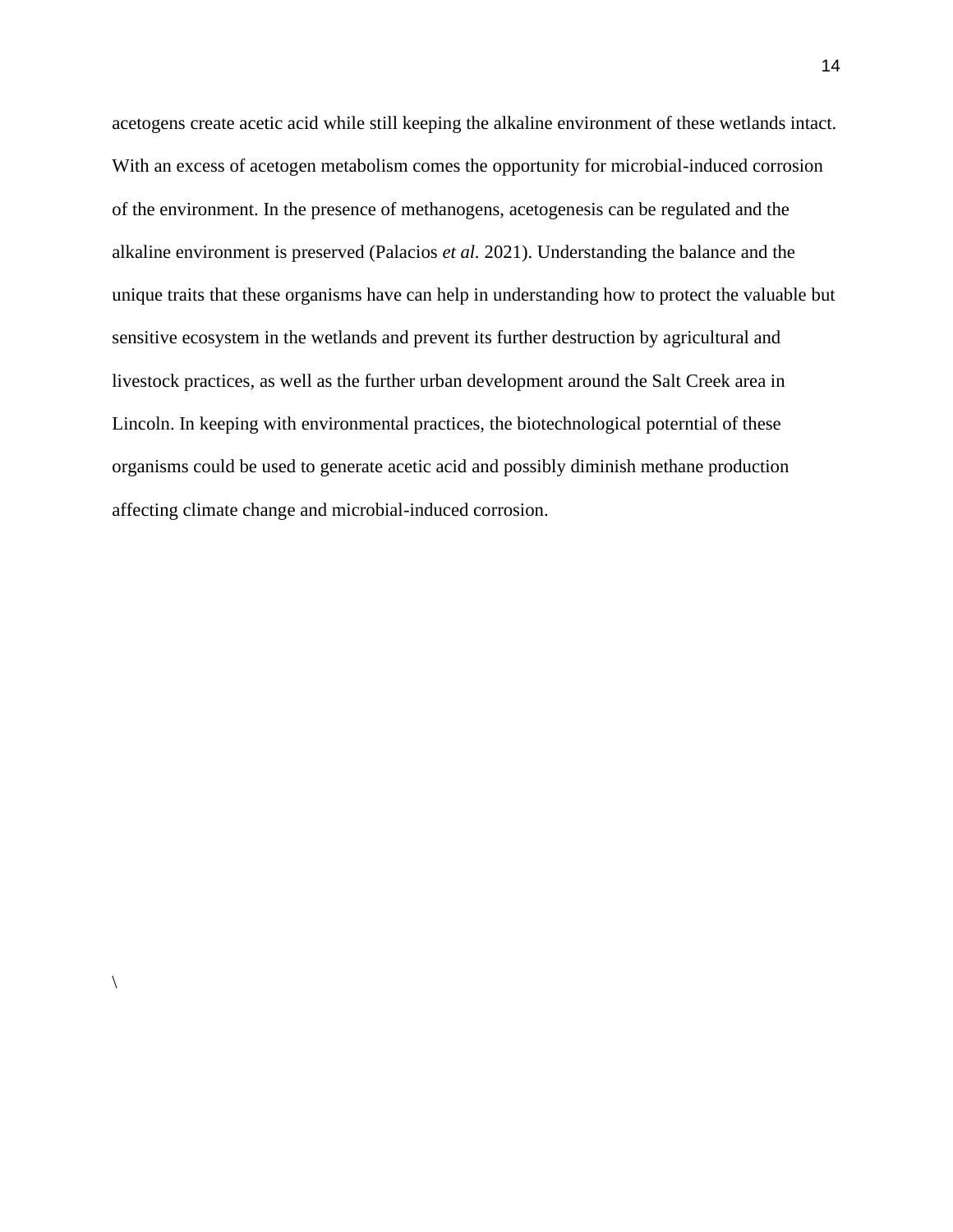#### **References**

- 1. Athen S.R., Dubey S., Kyndt J.A. *The eastern Nebraska salt marsh microbiome is well adapted to an alkaline and extreme saline environment*. Life*.* 2021;11:446. doi: 10.3390/life11050446.
- 2. Borja, R., & Rincón, B. (2016, October 31). *Biogas production*. Reference Module in Life Sciences. Retrieved March 5, 2022, from https://www.sciencedirect.com/science/article/pii/B9780128096338091056
- 3. Dar, S.A., Kleerebezem, R., Stams, A.J.M. et al. (2008). *Competition and coexistence of sulfate-reducing bacteria, acetogens and methanogens in a lab-scale anaerobic bioreactor as affected by changing substrate to sulfate ratio.* Appl Microbiol Biotechnol, 78. 1045–1055. https://doi.org/10.1007/s00253-008-1391-8
- 4. de Vladar, H. P. (2012). *Amino acid fermentation at the origin of the Genetic Code.*  Biology Direct, *7*(1), 2. https://doi.org/10.1186/1745-6150-7-6
- 5. Fonknechten N, Chaussonnerie S, Tricot S, Lajus A, Andreesen JR, Perchat N, Pelletier E, Gouyvenoux M, Barbe V, Salanoubat M, Le Paslier D, Weissenbach J, Cohen GN, Kreimeyer A. (2010 Oct 11). *Clostridium sticklandii, a specialist in amino acid degradation:revisiting its metabolism through its genome sequence*. BMC Genomics. 11:555. doi: 10.1186/1471-2164-11-555.
- 6. Griffiths RI, Whiteley AS, O'Donnell AG, Bailey MJ. (2000, December). *Rapid method for coextraction of DNA and RNA from natural environments for analysis of ribosomal DNAand rRNA-based microbial community composition.* Appl Environ Microbiol **66**:5488–5491. 10.1128/AEM.66.12.5488-5491.2000.